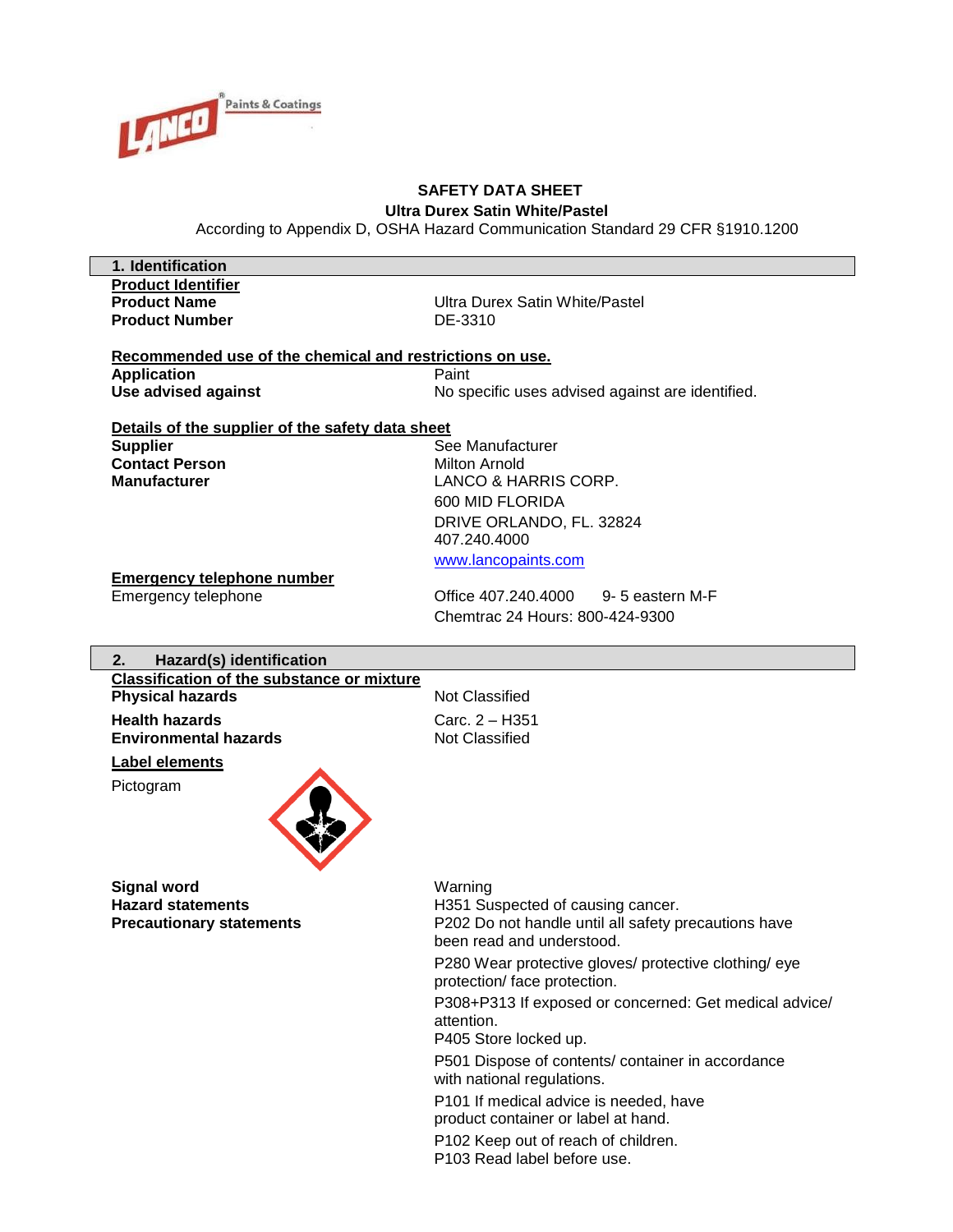**Contains Contains Contains Titanium** dioxide, Benzophenone

**Other hazards**

This product does not contain any substances classified as PBT or vPvB. Inhalation of dust during cutting, grinding or sanding operations involving this product may cause irritation of the respiratory tract.

# **3. Composition / information on ingredients**

**Mixtures** The Full Text for all Hazard Statements are Displayed in Section 16.

| <b>Titanium Dioxide</b>                                                                     | 10-30%                                           |
|---------------------------------------------------------------------------------------------|--------------------------------------------------|
| CAS number: 13463-67-7                                                                      |                                                  |
| <b>Classification</b>                                                                       | Carc. 2 - H351                                   |
| <b>Silicon dioxide</b>                                                                      | $1 - 5%$                                         |
| CAS number: 7631-86-9                                                                       |                                                  |
| <b>Classification</b>                                                                       | Not classified                                   |
|                                                                                             |                                                  |
| 2-(2-butoxyethoxy)ethanol                                                                   | $1 - 5%$                                         |
| CAS number: 112-34-5                                                                        |                                                  |
| <b>Classification</b>                                                                       | Eye irrit. 2 - H319                              |
|                                                                                             |                                                  |
| Aluminum hydroxide                                                                          | $1 - 5%$                                         |
| CAS number: 21645-51-2                                                                      |                                                  |
| <b>Classification</b>                                                                       | Not classified                                   |
|                                                                                             |                                                  |
| 2-butoxyethanol                                                                             | 1%                                               |
| CAS number: 111-76-2                                                                        |                                                  |
| <b>Classification</b>                                                                       | Acute Tox. 4 - H302                              |
|                                                                                             | Acute Tox. $4 - H312$                            |
|                                                                                             | Acute Tox. 4 - H332                              |
|                                                                                             | Skin Irrit. 2 - H315                             |
|                                                                                             | Eye Irrit. 2 - H319                              |
|                                                                                             |                                                  |
|                                                                                             |                                                  |
| Zirconium(IV) oxide                                                                         | $1\%$                                            |
| CAS number: 1314-23-4                                                                       |                                                  |
| <b>Classification</b>                                                                       | Not classified                                   |
|                                                                                             |                                                  |
| methanol                                                                                    | 1%                                               |
| CAS number: 67-56-1                                                                         |                                                  |
| <b>Classification</b>                                                                       | Flam. Liq 2 - H225                               |
|                                                                                             | Acute Tox. 3 - H301                              |
|                                                                                             | Acute Tox. 3 - H311                              |
|                                                                                             | Acute Toc. 3 - H331                              |
|                                                                                             | <b>STOT SE 1 - H370</b>                          |
| <b>Zinc oxide</b>                                                                           |                                                  |
|                                                                                             | 1%                                               |
| CAS number: 1314-13-2<br>M factor(Chronic)=1<br>M factor(Acute)=10<br><b>Classification</b> |                                                  |
|                                                                                             | Aquatic Acute 1 - H400<br>Aquatic Acute 1 - H410 |
|                                                                                             |                                                  |
| 2-aminoethanol                                                                              | 1%                                               |
| CAS number: 141-43-5<br><b>Classification</b>                                               | Flam. Liq 4 - H225                               |
|                                                                                             | Acute Tox. 4 - H302                              |
|                                                                                             | Acute Tox. 4 - H312                              |
|                                                                                             | Acute Toc. 4 - H332                              |
|                                                                                             | Skin Corr. 1B - H314                             |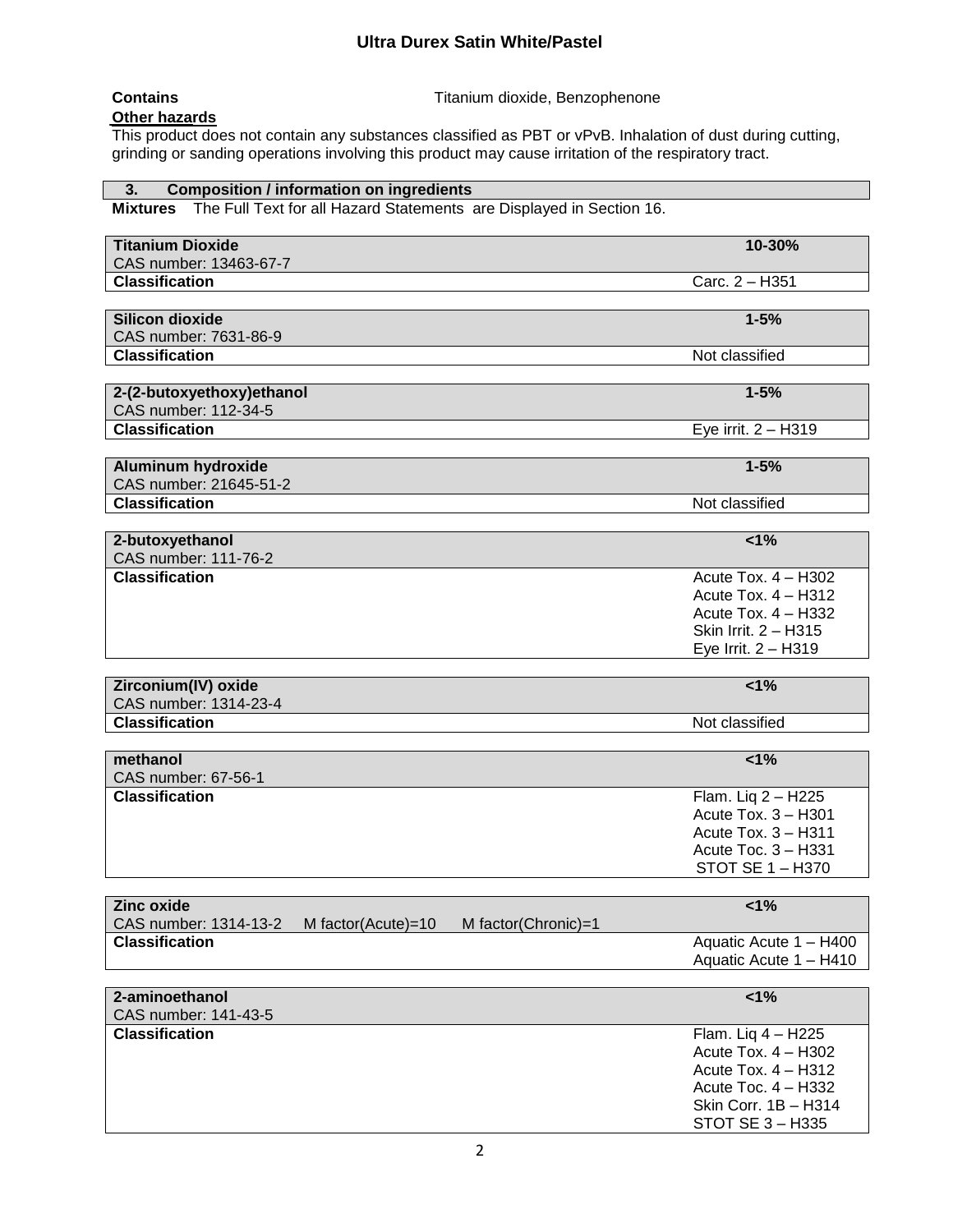| <b>Benzophenone</b>   | $< 1\%$          |
|-----------------------|------------------|
| CAS Number: 119-61-9  |                  |
| <b>Classification</b> | Carc. $2 - H351$ |

The Full Text for all Hazard Statements are Dsplayed in Section 16.

| <b>Composition comments</b>                                 | *The exact percentage withheld as a trade secret in<br>accordance with 29 CFR 1910.1200.                                                                                                                                                                                                                                                                                                                                                                                                                                                                                                                                                                                                                                       |  |
|-------------------------------------------------------------|--------------------------------------------------------------------------------------------------------------------------------------------------------------------------------------------------------------------------------------------------------------------------------------------------------------------------------------------------------------------------------------------------------------------------------------------------------------------------------------------------------------------------------------------------------------------------------------------------------------------------------------------------------------------------------------------------------------------------------|--|
| <b>First-aid measures</b><br>4.                             |                                                                                                                                                                                                                                                                                                                                                                                                                                                                                                                                                                                                                                                                                                                                |  |
| <b>Description of first aid measures</b>                    |                                                                                                                                                                                                                                                                                                                                                                                                                                                                                                                                                                                                                                                                                                                                |  |
| <b>General information</b>                                  | Get medical attention immediately. Show this Safety Data<br>Sheet to the medical personnel.                                                                                                                                                                                                                                                                                                                                                                                                                                                                                                                                                                                                                                    |  |
| <b>Inhalation</b>                                           | Remove affected person from source of contamination.<br>Move affected person to fresh air and keep warm and at<br>rest in a position comfortable for breathing. Maintain an open<br>airway. Loosen tight clothing such as collar, tie or belt. When<br>breathing is difficult, properly trained personnel may assist<br>affected person by administering oxygen. Place unconscious<br>person on their side in the recovery position and ensure<br>breathing can take place.                                                                                                                                                                                                                                                    |  |
| Ingestion                                                   | Rinse mouth thoroughly with water. Remove any dentures.<br>Give a few small glasses of water or milk to drink. Stop if the<br>affected person feels sick as vomiting may be dangerous. Do<br>not induce vomiting unless under the direction of medical<br>personnel. If vomiting occurs, the head should be kept low<br>so that vomit does not enter the lungs. Never give anything<br>by mouth to an unconscious person. Move affected person<br>to fresh air and keep warm and at rest in a position<br>comfortable for breathing. Place unconscious person on their<br>side in the recovery position and ensure breathing can take<br>place. Maintain an open airway. Loosen tight clothing such<br>as collar, tie or belt. |  |
| <b>Skin Contact</b>                                         | Rinse with water. May produce an allergic reaction.                                                                                                                                                                                                                                                                                                                                                                                                                                                                                                                                                                                                                                                                            |  |
| Eye contact                                                 | Rinse immediately with plenty of water. Remove any<br>contact lenses and open eyelids wide apart. Continue to rinse<br>for at least 10 minutes.                                                                                                                                                                                                                                                                                                                                                                                                                                                                                                                                                                                |  |
| <b>Protection of first aiders</b>                           | First aid personnel should wear appropriate protective<br>equipment during any rescue. If it is suspected that volatile<br>contaminants are still present around the affected person, first<br>aid personnel should wear an appropriate respirator or self-<br>breathing<br>apparatus. Wash<br>contained<br>contaminated<br>clothing thoroughly with water before removing it from the<br>affected person, or wear gloves. It may be dangerous for first<br>aid personnel to carry out mouth-to-mouth resuscitation.                                                                                                                                                                                                           |  |
| Most important symptoms and effects, both acute and delayed |                                                                                                                                                                                                                                                                                                                                                                                                                                                                                                                                                                                                                                                                                                                                |  |
| <b>General information</b>                                  | See Section 11 for additional information on health hazards.<br>The severity of the symptoms described will vary dependent<br>on the concentration and the length of exposure.                                                                                                                                                                                                                                                                                                                                                                                                                                                                                                                                                 |  |
| <b>Inhalation</b>                                           | Prolonged inhalation of high concentrations may damage<br>respiratory system. Prolonged or repeated exposure may                                                                                                                                                                                                                                                                                                                                                                                                                                                                                                                                                                                                               |  |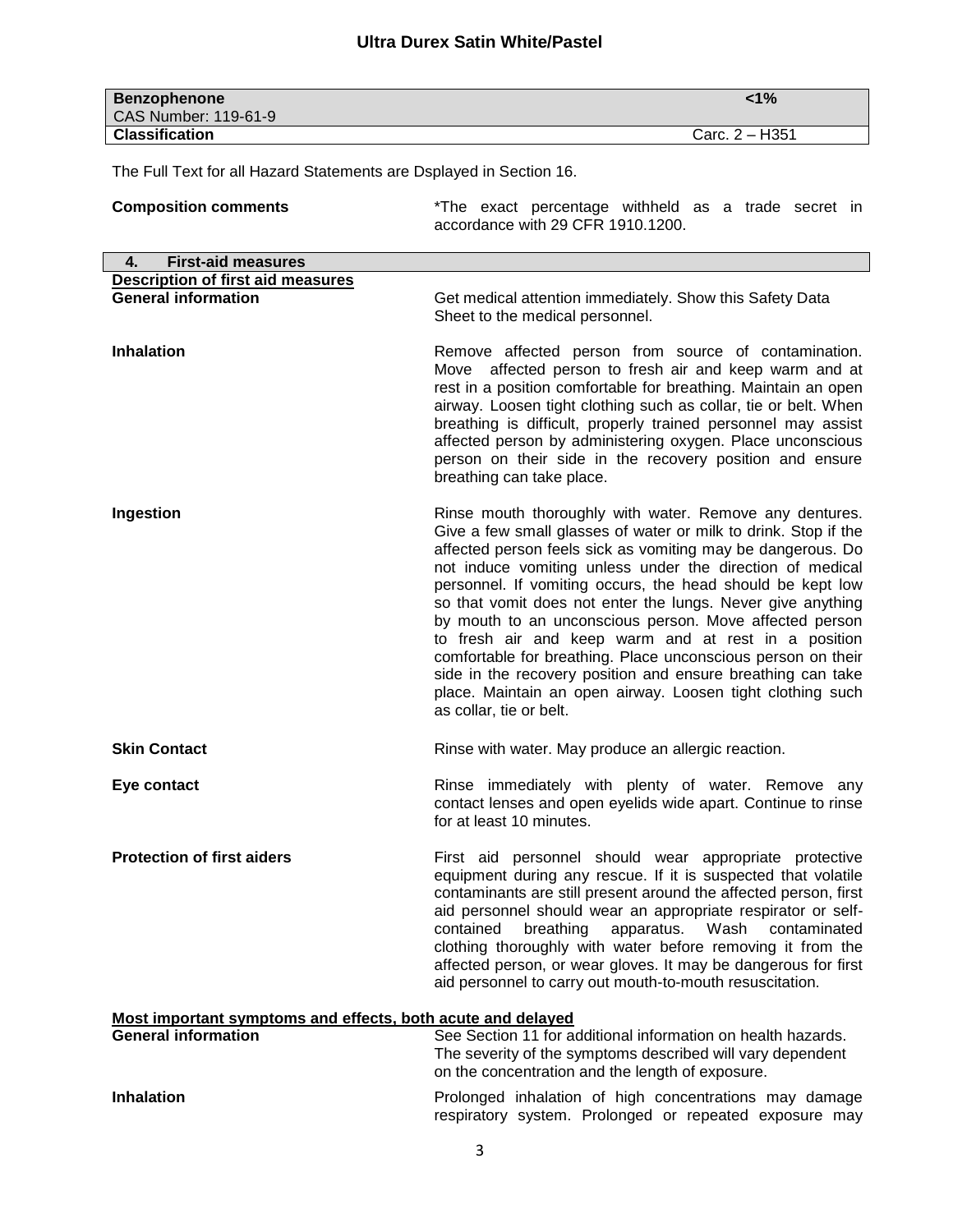cause the following adverse effects: Suspected of causing cancer.

or repeated exposure may cause the following adverse

effects: Suspected of causing cancer.

| Ingestion           | Gastrointestinal symptoms, including upset stomach. Fumes<br>from the stomach contents maybe inhaled, resulting in the<br>same symptoms as inhalation. Prolonged or repeated<br>exposure may cause the following adverse effects:<br>Suspected of causing<br>cancer. |
|---------------------|----------------------------------------------------------------------------------------------------------------------------------------------------------------------------------------------------------------------------------------------------------------------|
| <b>Skin contact</b> | Prolonged contact may cause dryness of the skin. Prolonged                                                                                                                                                                                                           |

**Eye contact Exercise 2018** May cause temporary eye irritation.

#### **Indication of immediate medical attention and special treatment needed<br>Notes for the doctor** Treat symptomatically. Treat symptomatically.

| <b>Fire-fighting measures</b><br>5.                        |                                                                                                                                                                                                                                                                                                                                                                                                                                                                                                                                                                                                                                                                        |
|------------------------------------------------------------|------------------------------------------------------------------------------------------------------------------------------------------------------------------------------------------------------------------------------------------------------------------------------------------------------------------------------------------------------------------------------------------------------------------------------------------------------------------------------------------------------------------------------------------------------------------------------------------------------------------------------------------------------------------------|
| <b>Extinguishing media</b><br>Suitable extinguishing media | The product is not flammable. Extinguish with alcohol-<br>resistant foam, carbon dioxide, dry powder or water fog. Use<br>fire-extinguishing media suitable for the surrounding fire.                                                                                                                                                                                                                                                                                                                                                                                                                                                                                  |
| Unsuitable extinguishing media                             | Do not use water jet as an extinguisher, as this will spread the<br>fire.                                                                                                                                                                                                                                                                                                                                                                                                                                                                                                                                                                                              |
| Special hazards arising from the substance or mixture      |                                                                                                                                                                                                                                                                                                                                                                                                                                                                                                                                                                                                                                                                        |
| <b>Specific hazards</b>                                    | Containers can burst violently or explode when heated, due to<br>excessive pressure build-up.                                                                                                                                                                                                                                                                                                                                                                                                                                                                                                                                                                          |
| <b>Hazardous combustion products</b>                       | Thermal decomposition or combustion products may include<br>the following substances: Harmful gases or vapors.                                                                                                                                                                                                                                                                                                                                                                                                                                                                                                                                                         |
| <b>Advice for firefighters</b>                             |                                                                                                                                                                                                                                                                                                                                                                                                                                                                                                                                                                                                                                                                        |
| <b>Protective actions during firefighting</b>              | Avoid breathing fire gases or vapors. Evacuate area. Keep<br>upwind to avoid inhalation of gases, vapors, fumes and<br>smoke. Ventilate closed spaces before entering them. Cool<br>containers exposed to heat with water spray and remove<br>them from the fire area if it can be done without risk. Cool<br>containers exposed to flames with water until well after the fire<br>is out. If a leak or spill has not ignited, use water spray to<br>disperse vapors and protect men stopping the leak. Control<br>run-off water by containing and keeping it out of sewers and<br>watercourses. If risk of water pollution occurs, notify<br>appropriate authorities. |
| Special protective equipment                               | Wear positive-pressure self-contained breathing apparatus<br>(SCBA) and appropriate protective for firefighters clothing.<br>Standard firefighter's clothing including helmets, protective<br>boots and gloves will provide a basic level of protection for<br>chemical incidents.                                                                                                                                                                                                                                                                                                                                                                                     |

#### **6. Accidental release measures**

#### **Personal precautions, protective equipment and emergency procedures**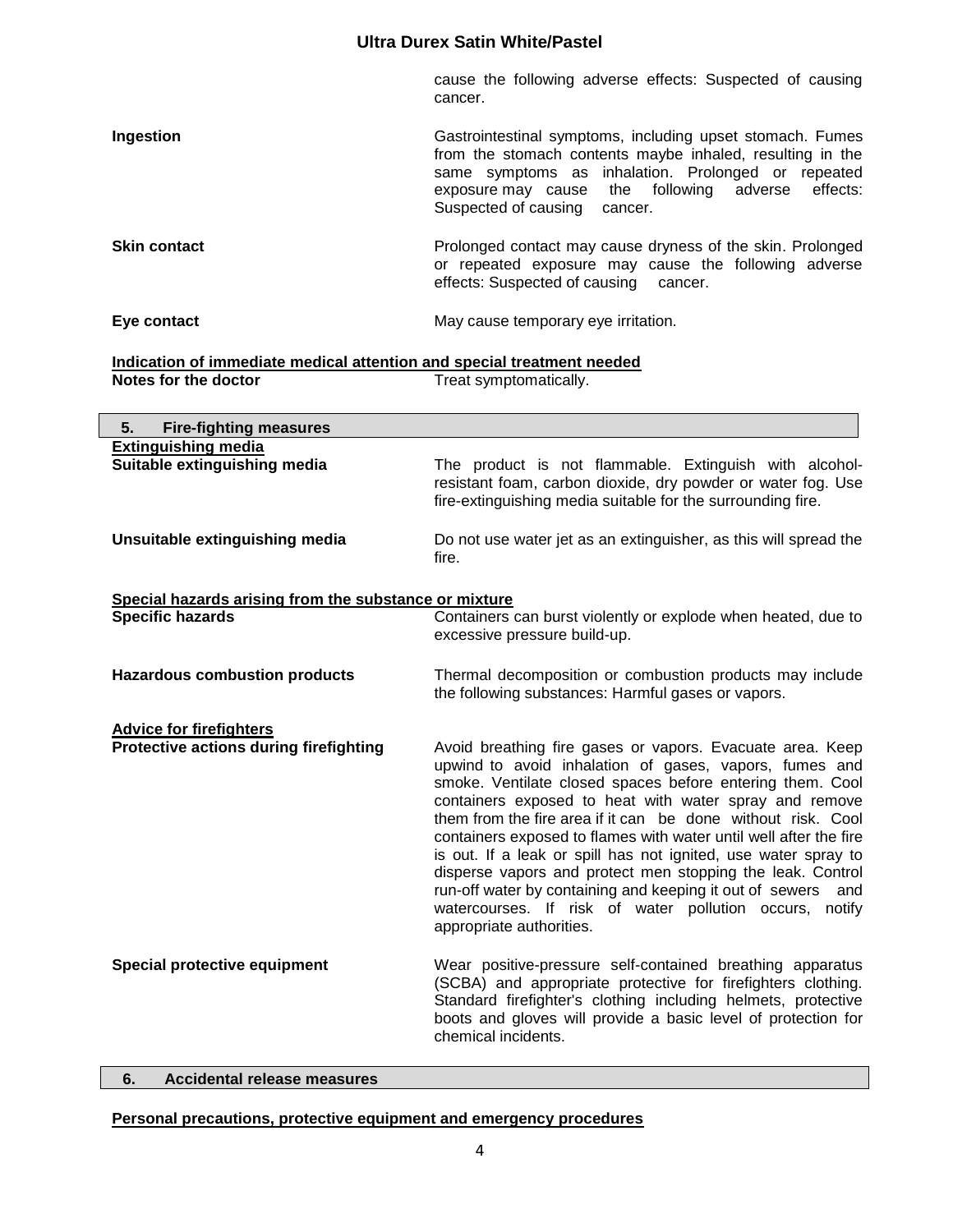| <b>Personal precautions</b>      | No action shall be taken without appropriate training or<br>involving any personal risk. Keep unnecessary and<br>unprotected personnel away from the spillage. Wear<br>protective clothing as described in Section 8 of this safety<br>data sheet. Follow precautions for safe handling described in<br>this safety data sheet. Wash thoroughly after dealing with a<br>spillage. Ensure procedures and training for emergency<br>decontamination and disposal are in place. Do not touch or<br>walk into spilled material. |
|----------------------------------|-----------------------------------------------------------------------------------------------------------------------------------------------------------------------------------------------------------------------------------------------------------------------------------------------------------------------------------------------------------------------------------------------------------------------------------------------------------------------------------------------------------------------------|
| <b>Environmental precautions</b> |                                                                                                                                                                                                                                                                                                                                                                                                                                                                                                                             |
| <b>Environmental precautions</b> | Avoid discharge into drains or watercourses or onto the<br>ground. Avoid discharge to the aquatic environment.                                                                                                                                                                                                                                                                                                                                                                                                              |

### **Methods and material for containment and cleaning up**

| Methods for cleaning up            | Wear protective clothing as described in Section 8 of this<br>safety data sheet. Clear up spills immediately and dispose of<br>waste safely. Small Spillages: Collect spillage. Large<br>Spillages: Absorb spillage with non-combustible, absorbent<br>material. The contaminated absorbent may pose the same<br>hazard as the spilled material. Collect and place in suitable<br>waste disposal containers and seal securely. Label the<br>containers containing waste and contaminated materials and<br>remove from the area as soon as possible. Flush<br>contaminated area with plenty of water. Wash thoroughly<br>after dealing with a spillage. For waste disposal, see Section<br>13. |
|------------------------------------|-----------------------------------------------------------------------------------------------------------------------------------------------------------------------------------------------------------------------------------------------------------------------------------------------------------------------------------------------------------------------------------------------------------------------------------------------------------------------------------------------------------------------------------------------------------------------------------------------------------------------------------------------------------------------------------------------|
| <b>Reference to other sections</b> | For personal protection, see Section 8. See Section 11 for                                                                                                                                                                                                                                                                                                                                                                                                                                                                                                                                                                                                                                    |

additional information on health hazards. See Section 12 for additional information on ecological hazards. For waste disposal, see Section 13.

| 7. Handling and storage       |                                                                                                                                                                                                                                                                                                                                                                                                                                                                                                                                                                                                                                              |
|-------------------------------|----------------------------------------------------------------------------------------------------------------------------------------------------------------------------------------------------------------------------------------------------------------------------------------------------------------------------------------------------------------------------------------------------------------------------------------------------------------------------------------------------------------------------------------------------------------------------------------------------------------------------------------------|
| Precautions for safe handling |                                                                                                                                                                                                                                                                                                                                                                                                                                                                                                                                                                                                                                              |
| <b>Usage precautions</b>      | Read and follow manufacturer's recommendations. Wear<br>protective clothing as described in Section 8 of this safety<br>data sheet. Keep away from food, drink and animal feeding<br>stuffs. Handle all packages and containers carefully to<br>minimize spills. Keep container tightly sealed when not in use.<br>Avoid the formation of mists. Avoid breathing gas,<br>fume, vapours or spray. Avoid breathing sanding dust.<br>Suspected of causing cancer. Do not handle until all safety<br>precautions have been read and understood. Do not handle<br>broken packages without protective equipment. Do not reuse<br>empty containers. |
| Advice on general             |                                                                                                                                                                                                                                                                                                                                                                                                                                                                                                                                                                                                                                              |
| occupational hygiene          | Wash promptly if skin becomes contaminated. Take off<br>contaminated clothing and wash before reuse. Wash<br>contaminated clothing before reuse. Do not eat, drink or<br>smoke when using this product. Wash at the end of each work<br>shift and before eating, smoking and using the toilet Change<br>work clothing dally before leaving workplace.                                                                                                                                                                                                                                                                                        |

# **Conditions for safe storage, Including any incompatibilities**

| <b>Storage precautions</b> |  |  | Store locked up. Keep only in the original container. Keep |
|----------------------------|--|--|------------------------------------------------------------|
|----------------------------|--|--|------------------------------------------------------------|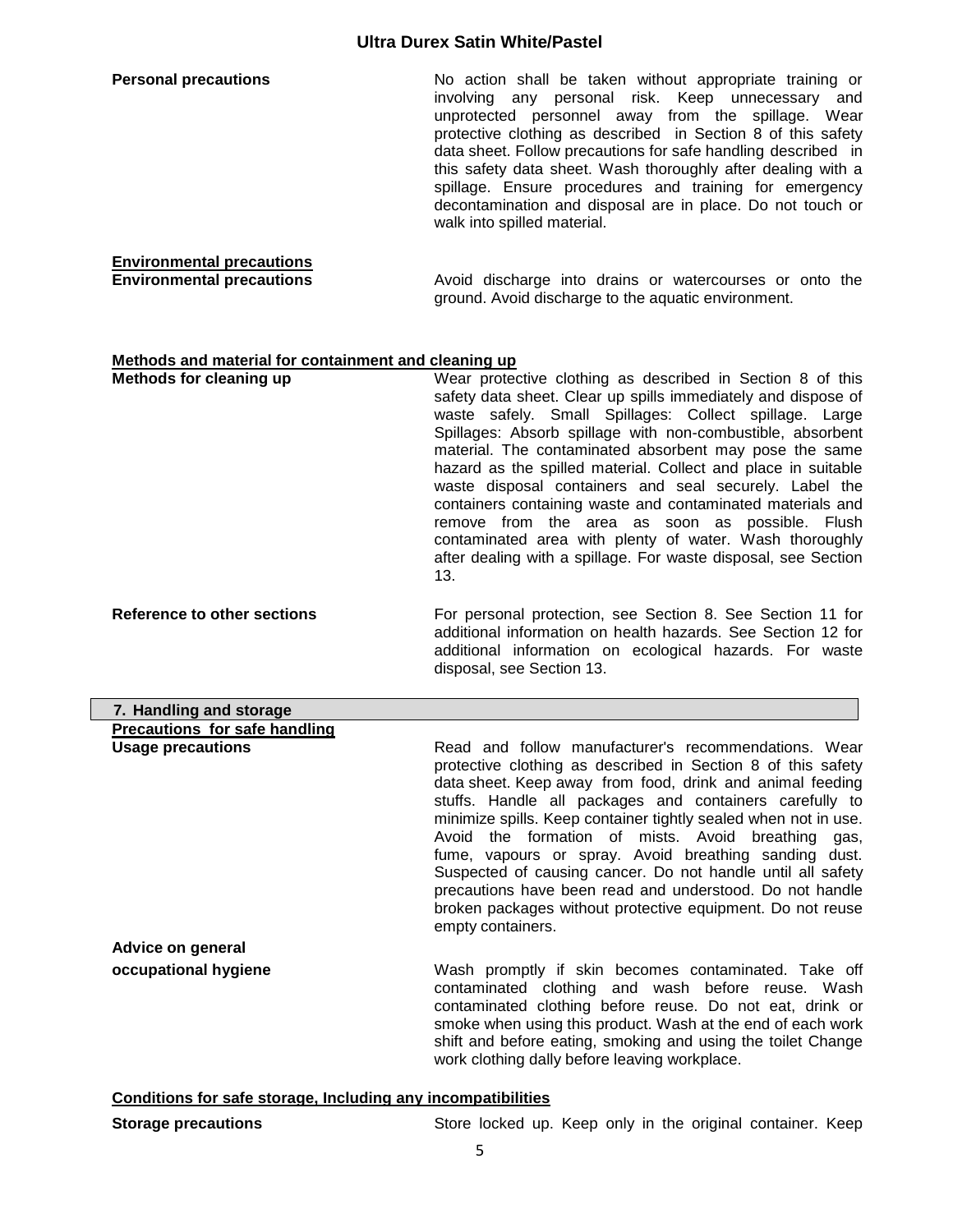container tightly dosed, in a cool, well ventilated place. Keep containers upright. Protect containers from damage. The storage area floor should be leak-tight, jointless and not absorbent.

**Storage class** Chemical storage.

**Speclflc end uses(s)**

**Specific end use(s)** The identified uses for this product are detailed in Section 1.2.

# **8. Exposure Controls / personal protection**

#### **Control parameters**

#### **Occupational exposure limits**

#### **2-butoxyethanol**

Long-term exposure limit (8 hours TWA): OSHA 50 PPM 240 mg/m<sup>3</sup> SK Long-term exposure limit (8 hours TWA): ACGIH 20 PPM 97 mg/m<sup>3</sup> A3

#### **Methanol**

Long-term exposure limit (8 hours TWA): ACGIH 200 PPM 262 mg/m<sup>3</sup> Short-term exposure limit (15-minute): ACGIH 250 PPM 328 mg/m<sup>3</sup> SK

Long-term exposure limit (8 hours TWA): OSHA 200 PPM 260 mg/m<sup>3</sup>

#### **2-aminoethanol**

Long-term exposure limit (8 hours TWA): OSHA 3 PPM Long-term exposure limit (8 hours TWA): ACGIH Threshold Limit Values (TLV) 3 PPM

ACGIH = American Conference of Governmental Industrial Hygienists.

OSHA = Occupational Safety and Health Administration.

A4 = Not Classifiable as a Human Carcinogen.

SK = Danger of cutaneous absorption.

A3 = Confirmed Animal Carcinogen with Unknown Relevance to Humans.

#### **Titanium dioxide (CAS: 13463-67-7)**

**Immediate danger to life and health** 5000 mg/m<sup>3</sup>

**Silicon dioxide (CAS: 7631-86-9)**

**Immediate danger to life and health** 3000 mg/m<sup>3</sup>

**2-butoxyethanol (CAS: 111-76-2)**

**Immediate danger to life and health 700 PPM** 

**Methanol (CAS: 67-56-1)**

**Immediate danger to life and health** 6000 PPM

**Exposure controls**

**Protective equipment**

**Appropriate engineering controls** Provide adequate ventilation. Personal, workplace environment or biological monitoring may be required to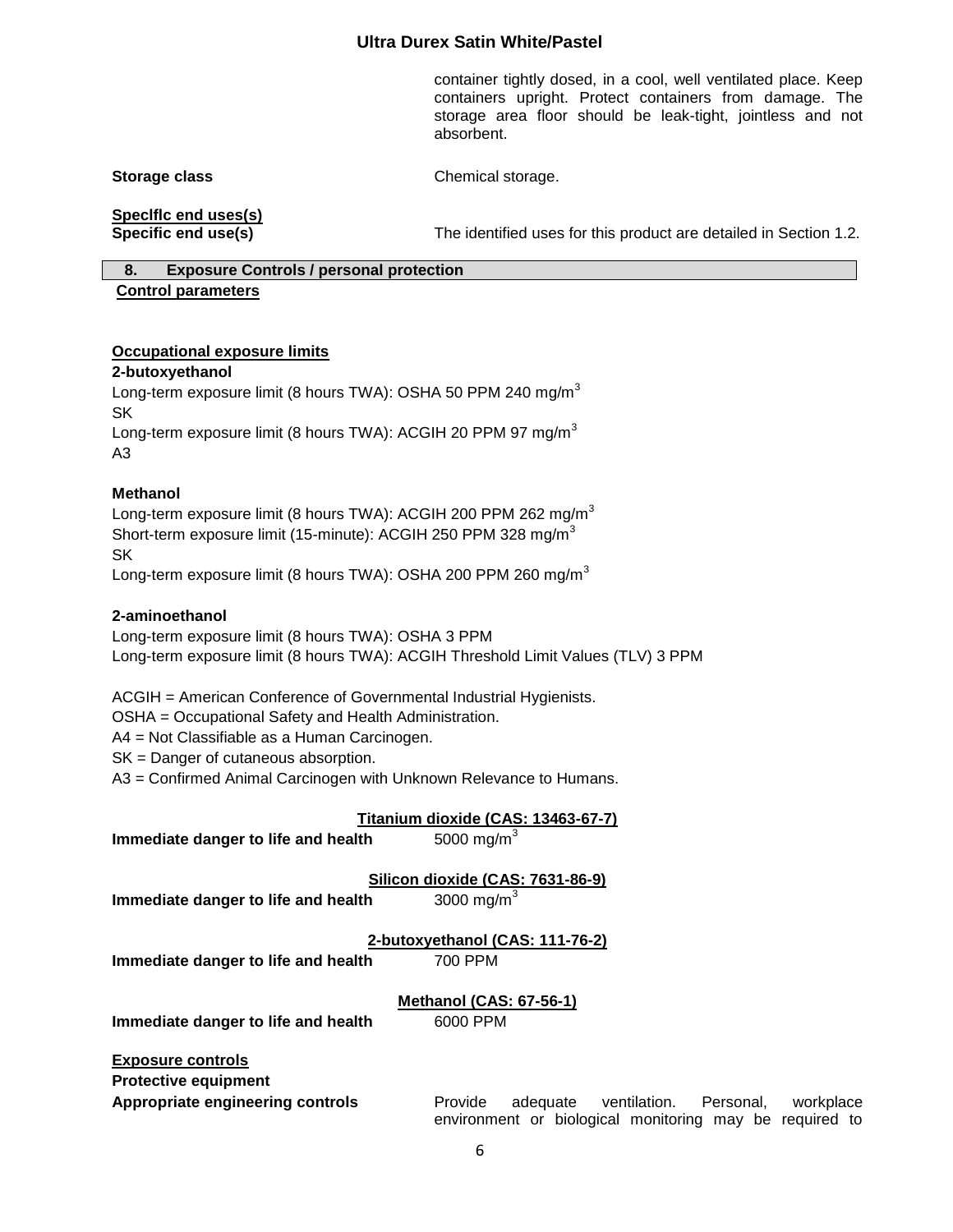determine the effectiveness of the ventilation or other control measures and/or the necessity to use respiratory protective equipment. Personal protective equipment should only be used if worker exposure cannot be controlled adequately by the engineering control measures. Ensure control measures are regularty inspected and maintained. Ensure operatives are trained to minimize exposure.

**Eye/face protection Eyewear complying with an approved standard should be** worn if a risk assessment indicates eye contact is possible. Personal protective equipment for eye and face protection should comply with OSHA 1910.133.Unless the assessment indicates a higher degree of protection is required, the following protection should be worn: Tight-fitting safety glasses.

**Hand protection Example 20 Chemical-resistant, impervious gloves complying with an** approved standard should be worn if a risk assessment indicates skin contact is possible. The most suitable glove should be chosen in consultation with the glove supplier/manufacturer, who can provide information about the breakthrough time of the glove material. To protect hands from chemicals, gloves should comply with OSHA 1910.138 and be demonstrated to be impervious to the chemical and resist degradation. Considering the data specified by the glove manufacturer, check during use that the gloves are retaining their protective properties and change them as soon as any deterioration is detected. Frequent changes are recommended. **Other skin and body** 

**Protection Appropriate** footwear and additional protective clothing complying with an approved standard should be worn if a risk assessment indicates skin contamination is possible.

**Hygiene measures Provide eyewash station and safety shower. Contaminated Hygiene measures** work clothing should not be allowed out of the workplace. Wash contaminated clothing before reuse. Clean equipment and the work area every day. Good personal hygiene procedures should be implemented. Wash at the end of each work shift and before eating, smoking and using the toilet. When using do not eat, drink or smoke. Preventive industrial medical examinations should be carried out. Warn cleaning personnel of any hazardous properties of the product.

**Respiratory protection** Wear a suitable dust mask. Respiratory protection complying with an approved standard should be worn if a risk assessment indicates inhalation of contaminants is possible. Ensure all respiratory protective equipment is suitable for its intended use and is NIOSH approved.

**Environmental exposure Controls** Container tightly sealed when not in use. Emissions from ventilation or work process equipment should be checked to ensure they comply with the requirements of environmental protection legislation. In some cases, fume scrubbers, filters or engineering modifications to the process equipment will be necessary to reduce emissions to acceptable levels.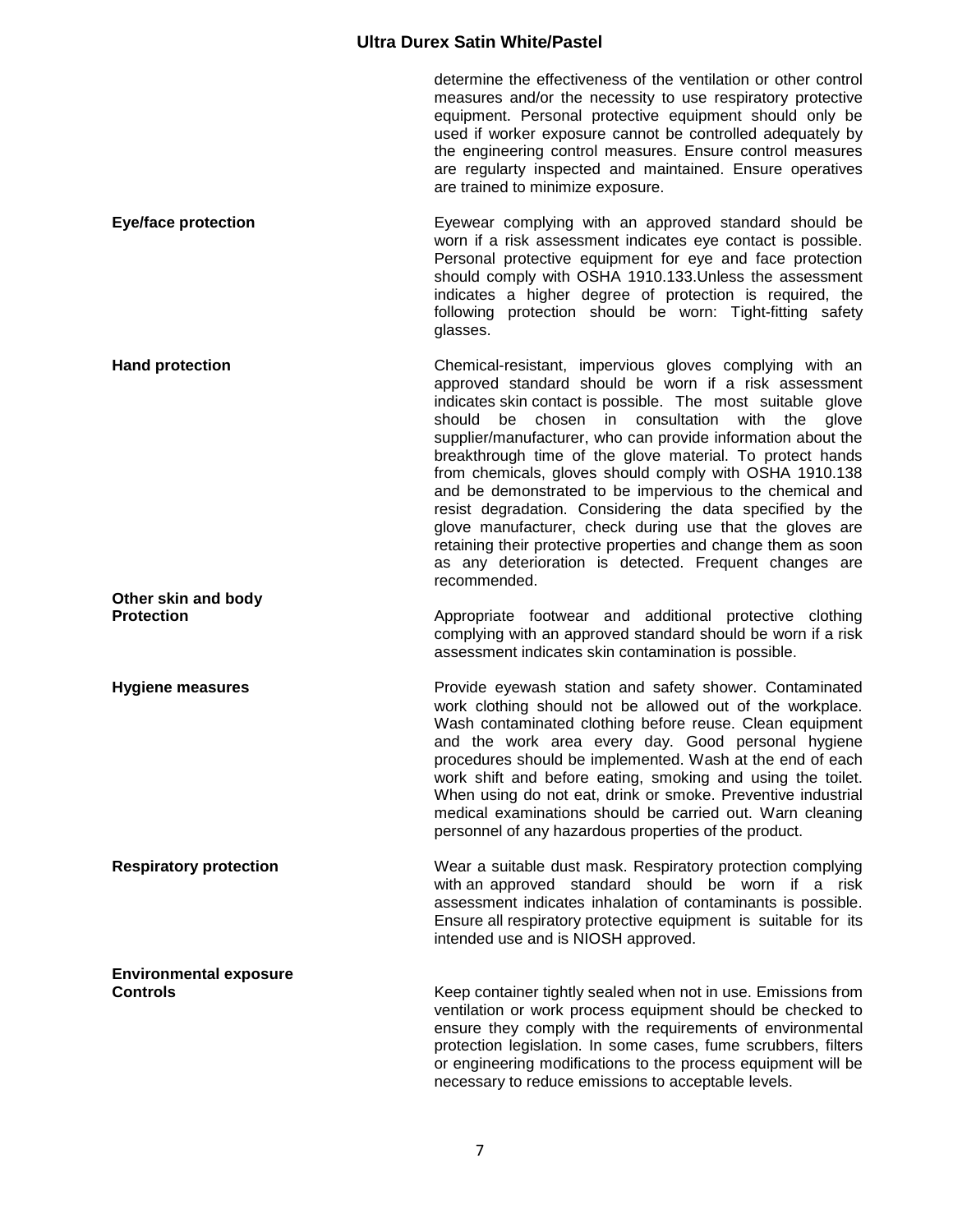#### **9. Physical and Chemical Properties Information on basic physical and chemical properties**

| Various colors.<br>Color<br>Odor<br>Mild.<br><b>Odor threshold</b><br>Not available.<br>pH<br>pH {concentrated solution): 9.0-9.5<br><b>Melting point</b><br>Not available.<br>Initial boiling point and range<br>Not available.<br><b>Flash point</b><br>Not applicable.<br><b>Evaporation rate</b><br>Not available.<br><b>Upper/lower flammability</b><br>or explosive limits<br>Not available.<br>Vapor pressure<br>Not available.<br><b>Vapor density</b><br>Not available.<br><b>Relative density</b><br>Not available.<br><b>Density</b><br>10.67 pound/gallon<br>Soluble in water.<br>Solubility(ies)<br><b>Partition coefficient</b><br>Not available.<br><b>Auto-ignition temperature</b><br>Not available.<br><b>Decomposition Temperature</b><br>Not available.<br><b>Viscosity</b><br>Not available.<br><b>Explosive properties</b><br>Not applicable.<br>Specific Gravity (H20 = 1)<br>1.282<br><b>Oxidizing properties</b><br>Not available.<br>Coating v.o.c.<br>100 $g/1$<br>Material v.o.c.<br>43 g/1<br><b>Stablility and reactivity</b><br>10.<br><b>Reactivity</b><br>There are no known reactivity hazards associated with this<br>product.<br><b>Stability</b><br>Stable at normal ambient temperatures and when used as<br>recommended.<br>Stable under the prescribed<br>storage<br>conditions.<br><b>Possibility of hazardous Reactions</b><br>No potentially hazardous reactions known<br><b>Conditions to avoid</b><br>There are no known conditions that are likely to result in a<br>hazardous situation.<br><b>Materials to avoid</b><br>No specific material or group of materials is likely to react with<br>the product to produce a hazardous situation.<br><b>Hazardous</b><br>decomposition products<br>decompose<br>when<br>used<br>Does<br>not<br>and<br>stored<br>as |            |                                                           |
|--------------------------------------------------------------------------------------------------------------------------------------------------------------------------------------------------------------------------------------------------------------------------------------------------------------------------------------------------------------------------------------------------------------------------------------------------------------------------------------------------------------------------------------------------------------------------------------------------------------------------------------------------------------------------------------------------------------------------------------------------------------------------------------------------------------------------------------------------------------------------------------------------------------------------------------------------------------------------------------------------------------------------------------------------------------------------------------------------------------------------------------------------------------------------------------------------------------------------------------------------------------------------------------------------------------------------------------------------------------------------------------------------------------------------------------------------------------------------------------------------------------------------------------------------------------------------------------------------------------------------------------------------------------------------------------------------------------------------------------------------------------------------------------------------------------|------------|-----------------------------------------------------------|
|                                                                                                                                                                                                                                                                                                                                                                                                                                                                                                                                                                                                                                                                                                                                                                                                                                                                                                                                                                                                                                                                                                                                                                                                                                                                                                                                                                                                                                                                                                                                                                                                                                                                                                                                                                                                              | Appearance | Liquid.                                                   |
|                                                                                                                                                                                                                                                                                                                                                                                                                                                                                                                                                                                                                                                                                                                                                                                                                                                                                                                                                                                                                                                                                                                                                                                                                                                                                                                                                                                                                                                                                                                                                                                                                                                                                                                                                                                                              |            |                                                           |
|                                                                                                                                                                                                                                                                                                                                                                                                                                                                                                                                                                                                                                                                                                                                                                                                                                                                                                                                                                                                                                                                                                                                                                                                                                                                                                                                                                                                                                                                                                                                                                                                                                                                                                                                                                                                              |            |                                                           |
|                                                                                                                                                                                                                                                                                                                                                                                                                                                                                                                                                                                                                                                                                                                                                                                                                                                                                                                                                                                                                                                                                                                                                                                                                                                                                                                                                                                                                                                                                                                                                                                                                                                                                                                                                                                                              |            |                                                           |
|                                                                                                                                                                                                                                                                                                                                                                                                                                                                                                                                                                                                                                                                                                                                                                                                                                                                                                                                                                                                                                                                                                                                                                                                                                                                                                                                                                                                                                                                                                                                                                                                                                                                                                                                                                                                              |            |                                                           |
|                                                                                                                                                                                                                                                                                                                                                                                                                                                                                                                                                                                                                                                                                                                                                                                                                                                                                                                                                                                                                                                                                                                                                                                                                                                                                                                                                                                                                                                                                                                                                                                                                                                                                                                                                                                                              |            |                                                           |
|                                                                                                                                                                                                                                                                                                                                                                                                                                                                                                                                                                                                                                                                                                                                                                                                                                                                                                                                                                                                                                                                                                                                                                                                                                                                                                                                                                                                                                                                                                                                                                                                                                                                                                                                                                                                              |            |                                                           |
|                                                                                                                                                                                                                                                                                                                                                                                                                                                                                                                                                                                                                                                                                                                                                                                                                                                                                                                                                                                                                                                                                                                                                                                                                                                                                                                                                                                                                                                                                                                                                                                                                                                                                                                                                                                                              |            |                                                           |
|                                                                                                                                                                                                                                                                                                                                                                                                                                                                                                                                                                                                                                                                                                                                                                                                                                                                                                                                                                                                                                                                                                                                                                                                                                                                                                                                                                                                                                                                                                                                                                                                                                                                                                                                                                                                              |            |                                                           |
|                                                                                                                                                                                                                                                                                                                                                                                                                                                                                                                                                                                                                                                                                                                                                                                                                                                                                                                                                                                                                                                                                                                                                                                                                                                                                                                                                                                                                                                                                                                                                                                                                                                                                                                                                                                                              |            |                                                           |
|                                                                                                                                                                                                                                                                                                                                                                                                                                                                                                                                                                                                                                                                                                                                                                                                                                                                                                                                                                                                                                                                                                                                                                                                                                                                                                                                                                                                                                                                                                                                                                                                                                                                                                                                                                                                              |            |                                                           |
|                                                                                                                                                                                                                                                                                                                                                                                                                                                                                                                                                                                                                                                                                                                                                                                                                                                                                                                                                                                                                                                                                                                                                                                                                                                                                                                                                                                                                                                                                                                                                                                                                                                                                                                                                                                                              |            |                                                           |
|                                                                                                                                                                                                                                                                                                                                                                                                                                                                                                                                                                                                                                                                                                                                                                                                                                                                                                                                                                                                                                                                                                                                                                                                                                                                                                                                                                                                                                                                                                                                                                                                                                                                                                                                                                                                              |            |                                                           |
|                                                                                                                                                                                                                                                                                                                                                                                                                                                                                                                                                                                                                                                                                                                                                                                                                                                                                                                                                                                                                                                                                                                                                                                                                                                                                                                                                                                                                                                                                                                                                                                                                                                                                                                                                                                                              |            |                                                           |
|                                                                                                                                                                                                                                                                                                                                                                                                                                                                                                                                                                                                                                                                                                                                                                                                                                                                                                                                                                                                                                                                                                                                                                                                                                                                                                                                                                                                                                                                                                                                                                                                                                                                                                                                                                                                              |            |                                                           |
|                                                                                                                                                                                                                                                                                                                                                                                                                                                                                                                                                                                                                                                                                                                                                                                                                                                                                                                                                                                                                                                                                                                                                                                                                                                                                                                                                                                                                                                                                                                                                                                                                                                                                                                                                                                                              |            |                                                           |
|                                                                                                                                                                                                                                                                                                                                                                                                                                                                                                                                                                                                                                                                                                                                                                                                                                                                                                                                                                                                                                                                                                                                                                                                                                                                                                                                                                                                                                                                                                                                                                                                                                                                                                                                                                                                              |            |                                                           |
|                                                                                                                                                                                                                                                                                                                                                                                                                                                                                                                                                                                                                                                                                                                                                                                                                                                                                                                                                                                                                                                                                                                                                                                                                                                                                                                                                                                                                                                                                                                                                                                                                                                                                                                                                                                                              |            |                                                           |
|                                                                                                                                                                                                                                                                                                                                                                                                                                                                                                                                                                                                                                                                                                                                                                                                                                                                                                                                                                                                                                                                                                                                                                                                                                                                                                                                                                                                                                                                                                                                                                                                                                                                                                                                                                                                              |            |                                                           |
|                                                                                                                                                                                                                                                                                                                                                                                                                                                                                                                                                                                                                                                                                                                                                                                                                                                                                                                                                                                                                                                                                                                                                                                                                                                                                                                                                                                                                                                                                                                                                                                                                                                                                                                                                                                                              |            |                                                           |
|                                                                                                                                                                                                                                                                                                                                                                                                                                                                                                                                                                                                                                                                                                                                                                                                                                                                                                                                                                                                                                                                                                                                                                                                                                                                                                                                                                                                                                                                                                                                                                                                                                                                                                                                                                                                              |            |                                                           |
|                                                                                                                                                                                                                                                                                                                                                                                                                                                                                                                                                                                                                                                                                                                                                                                                                                                                                                                                                                                                                                                                                                                                                                                                                                                                                                                                                                                                                                                                                                                                                                                                                                                                                                                                                                                                              |            |                                                           |
|                                                                                                                                                                                                                                                                                                                                                                                                                                                                                                                                                                                                                                                                                                                                                                                                                                                                                                                                                                                                                                                                                                                                                                                                                                                                                                                                                                                                                                                                                                                                                                                                                                                                                                                                                                                                              |            |                                                           |
|                                                                                                                                                                                                                                                                                                                                                                                                                                                                                                                                                                                                                                                                                                                                                                                                                                                                                                                                                                                                                                                                                                                                                                                                                                                                                                                                                                                                                                                                                                                                                                                                                                                                                                                                                                                                              |            |                                                           |
|                                                                                                                                                                                                                                                                                                                                                                                                                                                                                                                                                                                                                                                                                                                                                                                                                                                                                                                                                                                                                                                                                                                                                                                                                                                                                                                                                                                                                                                                                                                                                                                                                                                                                                                                                                                                              |            |                                                           |
|                                                                                                                                                                                                                                                                                                                                                                                                                                                                                                                                                                                                                                                                                                                                                                                                                                                                                                                                                                                                                                                                                                                                                                                                                                                                                                                                                                                                                                                                                                                                                                                                                                                                                                                                                                                                              |            |                                                           |
|                                                                                                                                                                                                                                                                                                                                                                                                                                                                                                                                                                                                                                                                                                                                                                                                                                                                                                                                                                                                                                                                                                                                                                                                                                                                                                                                                                                                                                                                                                                                                                                                                                                                                                                                                                                                              |            |                                                           |
|                                                                                                                                                                                                                                                                                                                                                                                                                                                                                                                                                                                                                                                                                                                                                                                                                                                                                                                                                                                                                                                                                                                                                                                                                                                                                                                                                                                                                                                                                                                                                                                                                                                                                                                                                                                                              |            |                                                           |
|                                                                                                                                                                                                                                                                                                                                                                                                                                                                                                                                                                                                                                                                                                                                                                                                                                                                                                                                                                                                                                                                                                                                                                                                                                                                                                                                                                                                                                                                                                                                                                                                                                                                                                                                                                                                              |            |                                                           |
|                                                                                                                                                                                                                                                                                                                                                                                                                                                                                                                                                                                                                                                                                                                                                                                                                                                                                                                                                                                                                                                                                                                                                                                                                                                                                                                                                                                                                                                                                                                                                                                                                                                                                                                                                                                                              |            |                                                           |
|                                                                                                                                                                                                                                                                                                                                                                                                                                                                                                                                                                                                                                                                                                                                                                                                                                                                                                                                                                                                                                                                                                                                                                                                                                                                                                                                                                                                                                                                                                                                                                                                                                                                                                                                                                                                              |            |                                                           |
|                                                                                                                                                                                                                                                                                                                                                                                                                                                                                                                                                                                                                                                                                                                                                                                                                                                                                                                                                                                                                                                                                                                                                                                                                                                                                                                                                                                                                                                                                                                                                                                                                                                                                                                                                                                                              |            |                                                           |
|                                                                                                                                                                                                                                                                                                                                                                                                                                                                                                                                                                                                                                                                                                                                                                                                                                                                                                                                                                                                                                                                                                                                                                                                                                                                                                                                                                                                                                                                                                                                                                                                                                                                                                                                                                                                              |            |                                                           |
|                                                                                                                                                                                                                                                                                                                                                                                                                                                                                                                                                                                                                                                                                                                                                                                                                                                                                                                                                                                                                                                                                                                                                                                                                                                                                                                                                                                                                                                                                                                                                                                                                                                                                                                                                                                                              |            |                                                           |
|                                                                                                                                                                                                                                                                                                                                                                                                                                                                                                                                                                                                                                                                                                                                                                                                                                                                                                                                                                                                                                                                                                                                                                                                                                                                                                                                                                                                                                                                                                                                                                                                                                                                                                                                                                                                              |            |                                                           |
|                                                                                                                                                                                                                                                                                                                                                                                                                                                                                                                                                                                                                                                                                                                                                                                                                                                                                                                                                                                                                                                                                                                                                                                                                                                                                                                                                                                                                                                                                                                                                                                                                                                                                                                                                                                                              |            |                                                           |
|                                                                                                                                                                                                                                                                                                                                                                                                                                                                                                                                                                                                                                                                                                                                                                                                                                                                                                                                                                                                                                                                                                                                                                                                                                                                                                                                                                                                                                                                                                                                                                                                                                                                                                                                                                                                              |            |                                                           |
|                                                                                                                                                                                                                                                                                                                                                                                                                                                                                                                                                                                                                                                                                                                                                                                                                                                                                                                                                                                                                                                                                                                                                                                                                                                                                                                                                                                                                                                                                                                                                                                                                                                                                                                                                                                                              |            |                                                           |
|                                                                                                                                                                                                                                                                                                                                                                                                                                                                                                                                                                                                                                                                                                                                                                                                                                                                                                                                                                                                                                                                                                                                                                                                                                                                                                                                                                                                                                                                                                                                                                                                                                                                                                                                                                                                              |            |                                                           |
|                                                                                                                                                                                                                                                                                                                                                                                                                                                                                                                                                                                                                                                                                                                                                                                                                                                                                                                                                                                                                                                                                                                                                                                                                                                                                                                                                                                                                                                                                                                                                                                                                                                                                                                                                                                                              |            |                                                           |
|                                                                                                                                                                                                                                                                                                                                                                                                                                                                                                                                                                                                                                                                                                                                                                                                                                                                                                                                                                                                                                                                                                                                                                                                                                                                                                                                                                                                                                                                                                                                                                                                                                                                                                                                                                                                              |            |                                                           |
|                                                                                                                                                                                                                                                                                                                                                                                                                                                                                                                                                                                                                                                                                                                                                                                                                                                                                                                                                                                                                                                                                                                                                                                                                                                                                                                                                                                                                                                                                                                                                                                                                                                                                                                                                                                                              |            |                                                           |
|                                                                                                                                                                                                                                                                                                                                                                                                                                                                                                                                                                                                                                                                                                                                                                                                                                                                                                                                                                                                                                                                                                                                                                                                                                                                                                                                                                                                                                                                                                                                                                                                                                                                                                                                                                                                              |            |                                                           |
|                                                                                                                                                                                                                                                                                                                                                                                                                                                                                                                                                                                                                                                                                                                                                                                                                                                                                                                                                                                                                                                                                                                                                                                                                                                                                                                                                                                                                                                                                                                                                                                                                                                                                                                                                                                                              |            |                                                           |
|                                                                                                                                                                                                                                                                                                                                                                                                                                                                                                                                                                                                                                                                                                                                                                                                                                                                                                                                                                                                                                                                                                                                                                                                                                                                                                                                                                                                                                                                                                                                                                                                                                                                                                                                                                                                              |            | decomposition or<br>Thermal<br>combustion<br>recommended. |
| products may include the following substances: Harmful                                                                                                                                                                                                                                                                                                                                                                                                                                                                                                                                                                                                                                                                                                                                                                                                                                                                                                                                                                                                                                                                                                                                                                                                                                                                                                                                                                                                                                                                                                                                                                                                                                                                                                                                                       |            |                                                           |
| gases or vapors.                                                                                                                                                                                                                                                                                                                                                                                                                                                                                                                                                                                                                                                                                                                                                                                                                                                                                                                                                                                                                                                                                                                                                                                                                                                                                                                                                                                                                                                                                                                                                                                                                                                                                                                                                                                             |            |                                                           |

| <b>Toxicological information</b><br>11. |                                                                  |
|-----------------------------------------|------------------------------------------------------------------|
| Information on toxicological effects    |                                                                  |
| <b>Acute toxicity - oral</b>            |                                                                  |
| Notes (oral $LD_{50}$ )                 | Based on available data the classification criteria are not met. |
| Acute toxicity - dermal                 |                                                                  |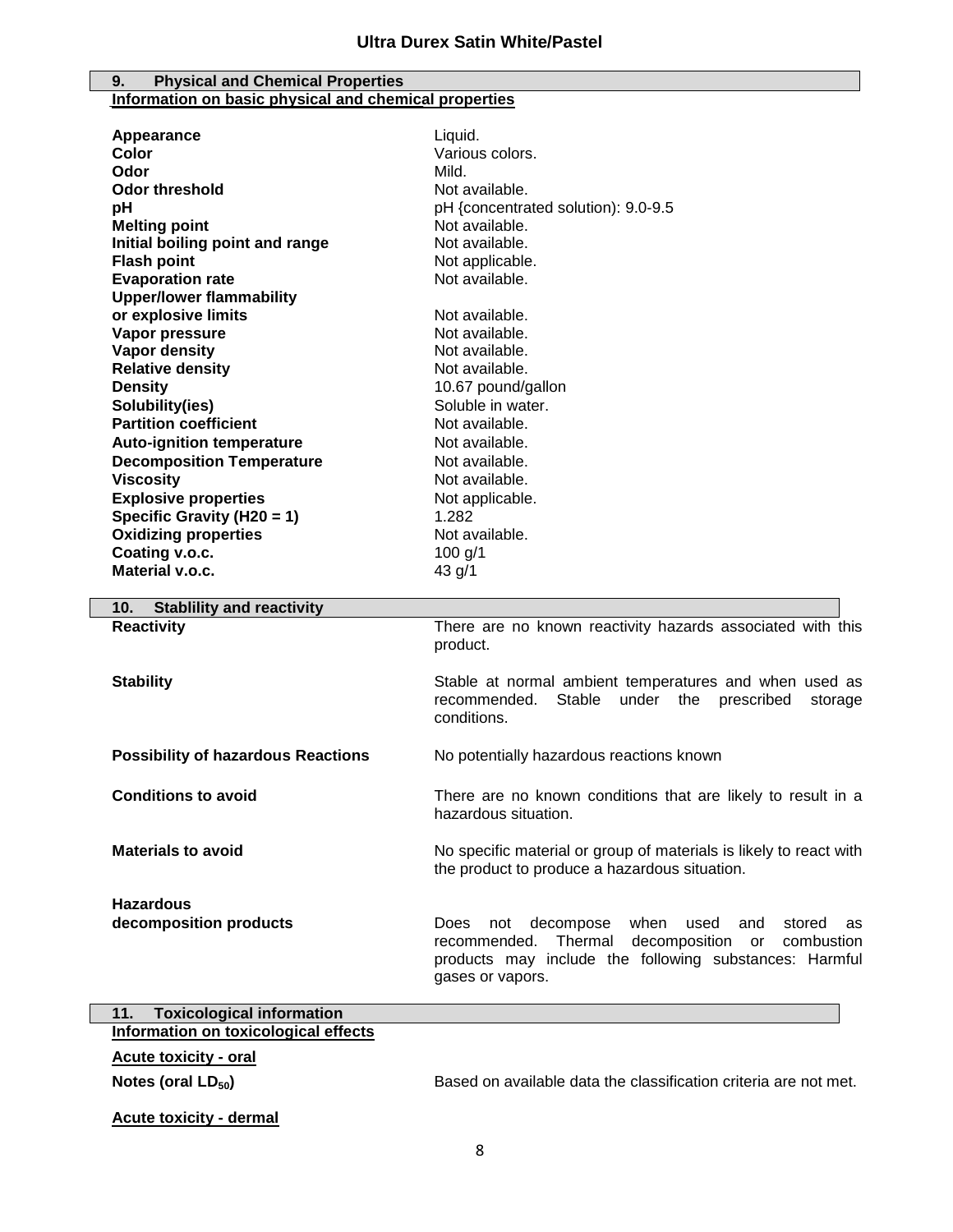| Notes (dermal LD <sub>50</sub> )                                                                                     | Based on available data the classification criteria are not met.                                                                                                                      |  |
|----------------------------------------------------------------------------------------------------------------------|---------------------------------------------------------------------------------------------------------------------------------------------------------------------------------------|--|
| <b>Acute toxicity - inhalation</b><br>Notes (inhalation LC <sub>50</sub> )                                           | Based on available data the classification criteria are not met.                                                                                                                      |  |
| <b>Skin Corrosion/irritation</b><br><b>Animal data</b>                                                               | Based on available data the classification criteria are not met.                                                                                                                      |  |
| Serious eye damage/irritation<br>Serious eye damage/irritation                                                       | Based on available data the classification criteria are not met.                                                                                                                      |  |
| <b>Respiratory sensitization</b><br><b>Respiratory sensitization</b>                                                 | Based on available data the classification criteria are not met.                                                                                                                      |  |
| <b>Skin sensitization</b><br><b>Skin sensitization</b>                                                               | Based on available data the classification criteria are not met.                                                                                                                      |  |
| <b>Germ cell mutagenicity</b><br>Genotoxicity - in vitro                                                             | Based on available data the classification criteria are not met.                                                                                                                      |  |
| <b>Carcinogenicity</b><br>Carcinogenicity                                                                            | Suspected of causing cancer.                                                                                                                                                          |  |
| <b>IARC carcinogenicity</b>                                                                                          | Contains a substance/a group of substances which may<br>cause cancer. IAR Group 1 Carcinogenic to humans.                                                                             |  |
| <b>Reproductive toxicity</b><br><b>Reproductive toxicity-fertility</b><br><b>Reproductive toxicity - Development</b> | Based on available data the classification criteria are not met.<br>Based on available data the classification criteria are not met.                                                  |  |
| Specific target organ toxicity - single exposure                                                                     |                                                                                                                                                                                       |  |
| <b>STOT- single exposure</b>                                                                                         | Not classified as a specific target organ toxicant after a single<br>exposure.                                                                                                        |  |
| Specific target organ toxicity - repeated exposure                                                                   |                                                                                                                                                                                       |  |
| <b>STOT-</b> repeated exposure                                                                                       | Not classified as a specific target organ toxicant after a single<br>exposure.                                                                                                        |  |
| <b>Aspiration hazard</b><br><b>Aspiration hazard</b>                                                                 | Not classified as a specific target organ toxicant after a single<br>exposure.                                                                                                        |  |
| <b>General information</b>                                                                                           | May cause cancer after repeated exposure. Risk of cancer<br>depends and level of exposure. The severity of the symptoms<br>described on the concentration and the length of exposure. |  |
| <b>Inhalation</b>                                                                                                    | Prolonged inhalation of high concentrations may damage<br>respiratory system.                                                                                                         |  |
| Ingestion                                                                                                            | Gastrointestinal symptoms, including upset stomach. Fumes<br>from the stomach contents maybe inhaled, resulting in the<br>same symptoms as inhalation.                                |  |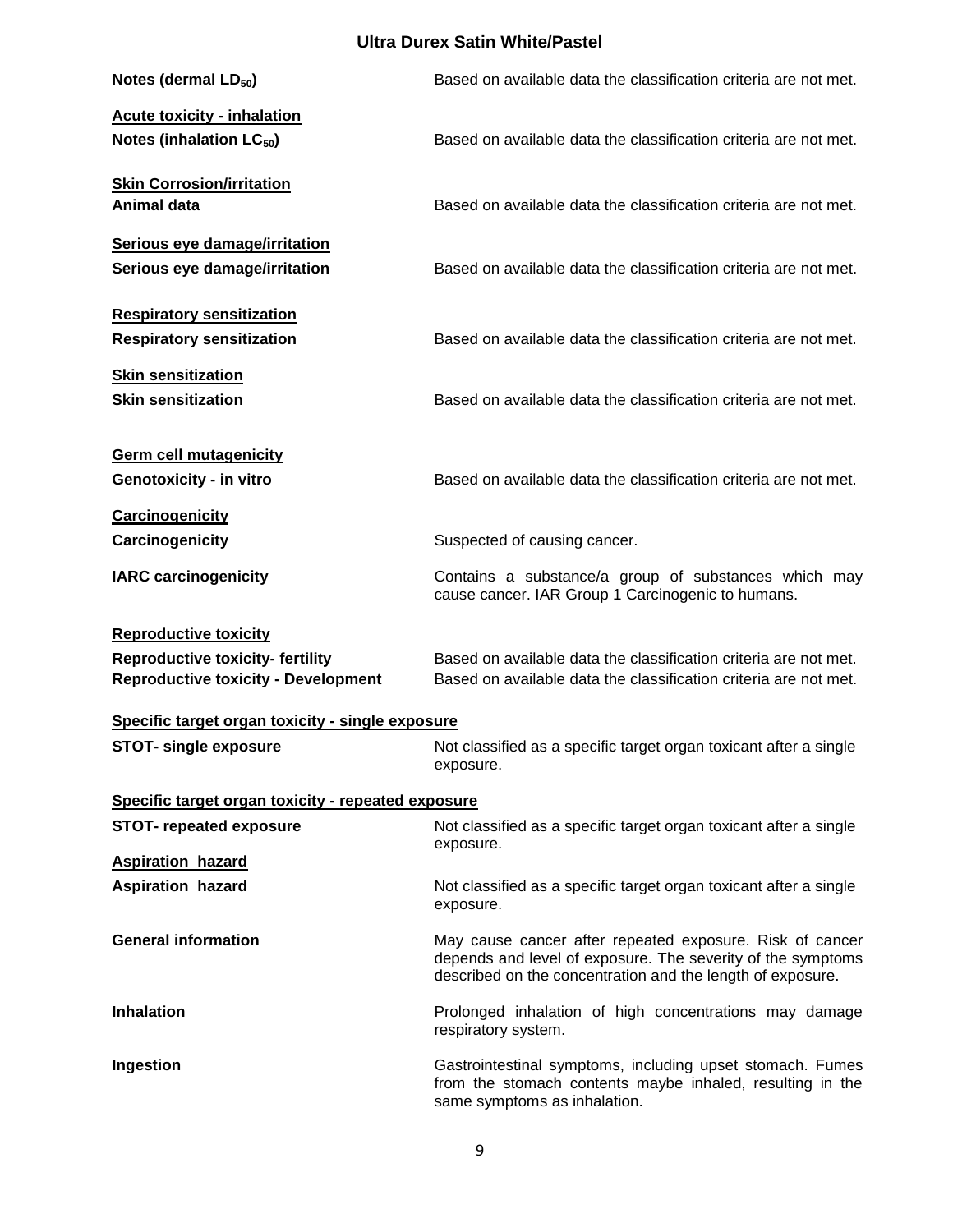| <b>Skin Contact</b>                                                          | Prolonged contact may cause dryness of the skin. May cause<br>sensitization or allergic reactions in sensitive individuals.                                                                                                                                                                                                                                                                                                                                                                                                                                                                                                                                                                                                                                            |
|------------------------------------------------------------------------------|------------------------------------------------------------------------------------------------------------------------------------------------------------------------------------------------------------------------------------------------------------------------------------------------------------------------------------------------------------------------------------------------------------------------------------------------------------------------------------------------------------------------------------------------------------------------------------------------------------------------------------------------------------------------------------------------------------------------------------------------------------------------|
| Eye contact                                                                  | May cause temporary eye irritation                                                                                                                                                                                                                                                                                                                                                                                                                                                                                                                                                                                                                                                                                                                                     |
| Route of entry                                                               | Ingestion Inhalation Skin and/or eye contact                                                                                                                                                                                                                                                                                                                                                                                                                                                                                                                                                                                                                                                                                                                           |
| <b>Target Organs</b>                                                         | No specific target organs known.                                                                                                                                                                                                                                                                                                                                                                                                                                                                                                                                                                                                                                                                                                                                       |
| <b>Ecological information</b><br>12.                                         |                                                                                                                                                                                                                                                                                                                                                                                                                                                                                                                                                                                                                                                                                                                                                                        |
| <b>Ecotoxicity</b>                                                           | Not regarded as dangerous for the environment. However,<br>large or frequent spills may have hazardous effects on the<br>environment.                                                                                                                                                                                                                                                                                                                                                                                                                                                                                                                                                                                                                                  |
| <b>Toxicity</b><br><b>Toxicity</b>                                           | Based on available data the classification criteria are not met.                                                                                                                                                                                                                                                                                                                                                                                                                                                                                                                                                                                                                                                                                                       |
| <b>Persistence and degradability</b><br><b>Persistence and degradability</b> | The degradability of the product is not known.                                                                                                                                                                                                                                                                                                                                                                                                                                                                                                                                                                                                                                                                                                                         |
| <b>Bioaccumulative potential</b><br><b>Bio-Accumulative Potential</b>        | No data available on bioaccumulation.                                                                                                                                                                                                                                                                                                                                                                                                                                                                                                                                                                                                                                                                                                                                  |
| <b>Partition coefficient</b>                                                 | Not available.                                                                                                                                                                                                                                                                                                                                                                                                                                                                                                                                                                                                                                                                                                                                                         |
| <b>Mobility in soil</b><br><b>Mobility</b>                                   | No data available.                                                                                                                                                                                                                                                                                                                                                                                                                                                                                                                                                                                                                                                                                                                                                     |
| Other adverse effects<br>Other adverse effects                               | None known.                                                                                                                                                                                                                                                                                                                                                                                                                                                                                                                                                                                                                                                                                                                                                            |
| <b>Disposal Considerations</b><br>13.                                        |                                                                                                                                                                                                                                                                                                                                                                                                                                                                                                                                                                                                                                                                                                                                                                        |
| <b>Waste treatment methods</b><br><b>General information</b>                 | The generation of waste should be minimized or avoided<br>wherever possible. Reuse or recycle products wherever<br>possible. This material and its container must be disposed of<br>in a safe way. Disposal of this product, process solutions,<br>residues and by-products should at all times comply with<br>the requirements of environmental protection and waste<br>disposal legislation and any local authority requirements.<br>When handling waste, the safety precautions applying to<br>handling of the product should be considered. Care should be<br>taken when handling emptied containers that have not been<br>thoroughly cleaned or rinsed out. Empty containers or liners<br>may retain some product residues and hence be potentially<br>hazardous. |

**Disposal methods Dispose of surplus products and those that cannot be** recycled via a licensed waste disposal contractor. Waste, residues, empty containers, discarded work clothes and contaminated cleaning materials should be collected in designated containers, labeled with their contents. Incineration or landfill should only be considered when recycling is not feasible.

**14. Transport information**

**General** The product is not covered by international regulations on the transport of dangerous goods (IMDG, lATA, DoT).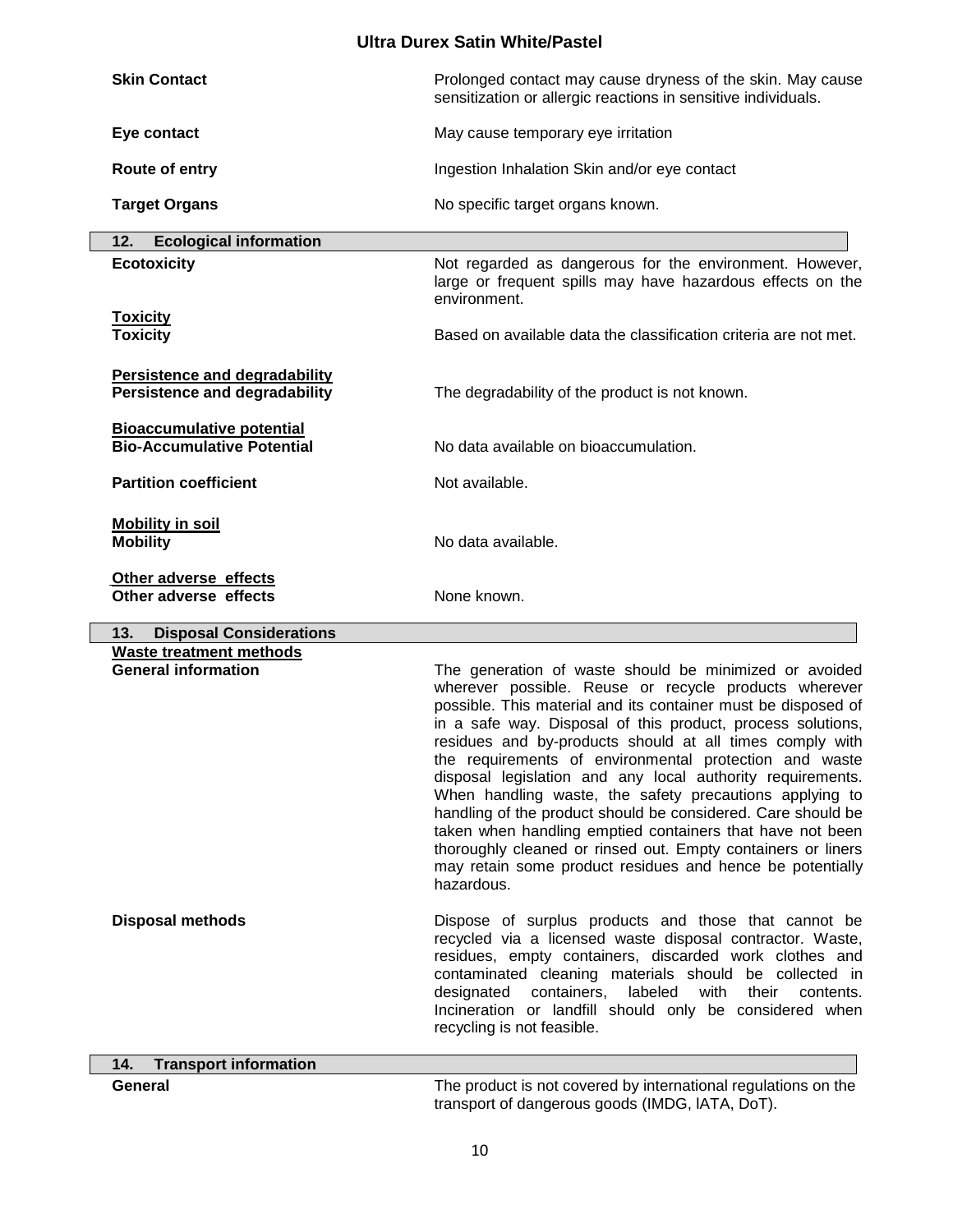#### **15. Regulatory information US State Regulations**

#### **California Proposition 65 Carcinogens and Reproductive Toxins**

Contains components known to the State of California to cause cancer.

**Massachusetts "Right To Know" List**

Some of the ingredients are listed or exempt.

#### **Rhode Island •Right To Know'' List**

Some of the ingredients are listed or exempt.

**Minnesota •Right To Know'' List** Some of the ingredients are listed or exempt.

#### **New Jersey "Right To Know- List**

Some of the ingredients are listed or exempt.

#### **Pennsylvania "Right To Know• List**

Some of the ingredients are listed or exempt.

**Inventories Canada - DSUNDSL**  Present.

**US-TSCA** Present.

| <b>Other Information</b><br>16.  |                                                                                                                                                                                                                                                                                                                                                                                                                                                                                                                                                                                                                                     |
|----------------------------------|-------------------------------------------------------------------------------------------------------------------------------------------------------------------------------------------------------------------------------------------------------------------------------------------------------------------------------------------------------------------------------------------------------------------------------------------------------------------------------------------------------------------------------------------------------------------------------------------------------------------------------------|
| <b>Training advice</b>           | Read and follow manufacturer's recommendations. Only<br>trained personnel should use this material.                                                                                                                                                                                                                                                                                                                                                                                                                                                                                                                                 |
| <b>Revision comments</b>         | Updated to meet OSHA updated GHS Standard.                                                                                                                                                                                                                                                                                                                                                                                                                                                                                                                                                                                          |
| <b>Issued by</b>                 | <b>Milton Arnold</b>                                                                                                                                                                                                                                                                                                                                                                                                                                                                                                                                                                                                                |
| <b>Revision date</b>             | 6/27/2016                                                                                                                                                                                                                                                                                                                                                                                                                                                                                                                                                                                                                           |
| <b>Revision</b>                  | 1                                                                                                                                                                                                                                                                                                                                                                                                                                                                                                                                                                                                                                   |
| <b>Hazard statements in full</b> | H225 Highly flammable liquid and vapor<br>H227 Combustible liquid<br>H301 Toxic if swallowed<br>H302 Harmful if swallowed<br>H311 Toxic in contact with skin<br>H312 Harmful in contact with skin<br>H314 Causes severe skin burns and eye damage<br><b>H315 Causes skin irritation</b><br>H318 Causes serious eye damage<br>H319 Causes serious eye irritation<br>H331 Toxic if inhaled.<br>H332 Harmful if inhaled.<br>H335 May cause respiratory irritation<br>H351 Suspected of causing cancer<br>H370 Causes damage to organs<br>H400 Very toxic to aquatic life<br>H410 Very toxic to aquatic life with long lasting effects. |